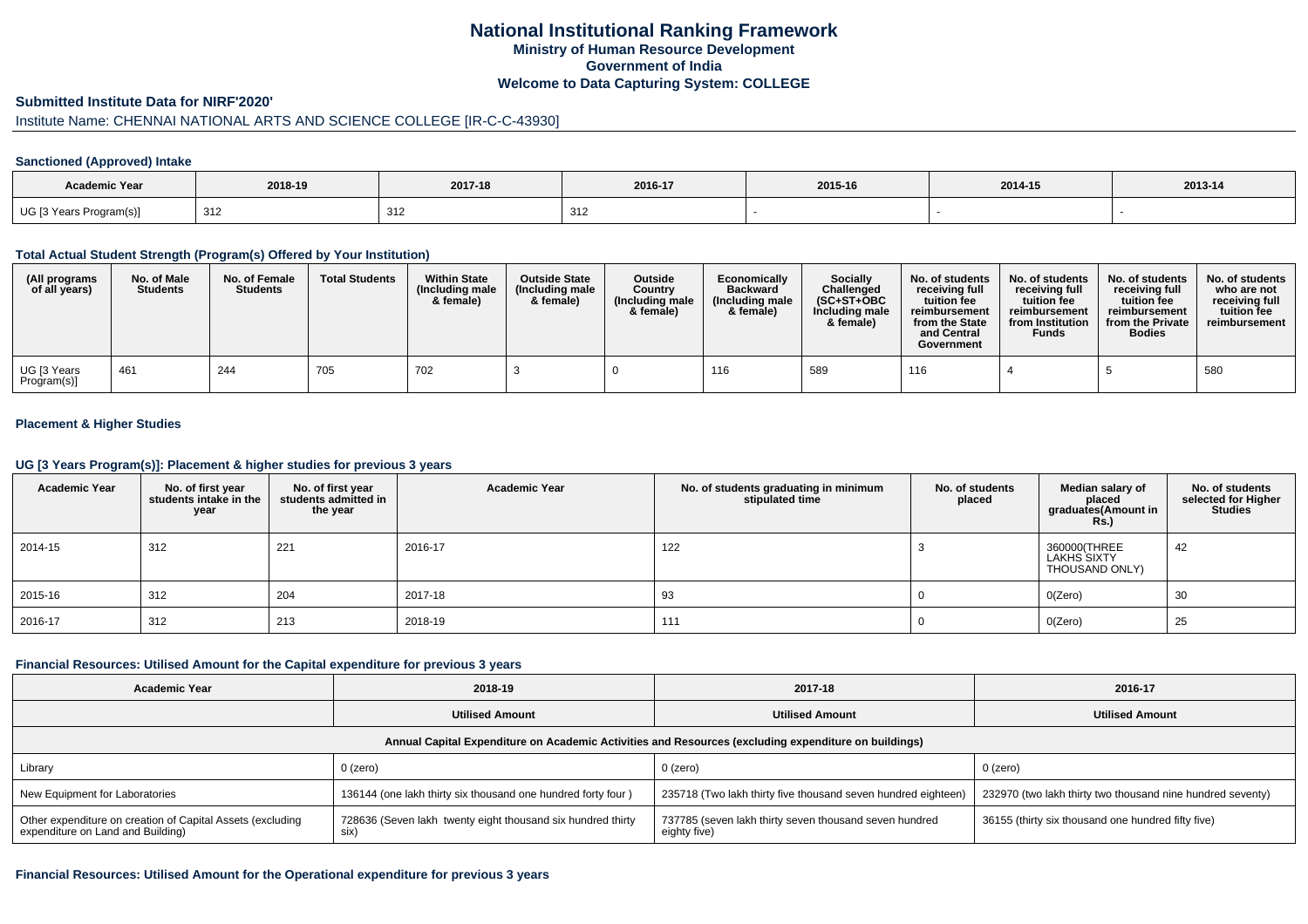| <b>Academic Year</b>                                                                                                                                                                            | 2018-19                                                                 | 2017-18                                                               | 2016-17                                                                  |  |  |  |  |  |  |  |  |
|-------------------------------------------------------------------------------------------------------------------------------------------------------------------------------------------------|-------------------------------------------------------------------------|-----------------------------------------------------------------------|--------------------------------------------------------------------------|--|--|--|--|--|--|--|--|
|                                                                                                                                                                                                 | <b>Utilised Amount</b>                                                  | <b>Utilised Amount</b>                                                | <b>Utilised Amount</b>                                                   |  |  |  |  |  |  |  |  |
| <b>Annual Operational Expenditure</b>                                                                                                                                                           |                                                                         |                                                                       |                                                                          |  |  |  |  |  |  |  |  |
| Salaries (Teaching and Non Teaching staff)                                                                                                                                                      | 6952889 (six nine lakh fifty two thousand eight hundred eighty<br>nine) | 9122159 (nine one lakh twenty two thousand one hundred fifty<br>nine) | 8520648 (eight five lakh twenty thousand six hundred forty<br>eight)     |  |  |  |  |  |  |  |  |
| Maintenance of Academic Infrastructure or consumables and<br>other running expenditures (excluding maintenance of hostels<br>and allied services, rent of the building, depreciation cost, etc) | 1105835 (Eleven lakh five thousand eight hundred thirty five)           | 1315144 (Thirteen lakh fifteen thousand one hundred forty<br>four     | 1593568 (Fifteen lakh ninety three thousand five hundred sixty<br>eight) |  |  |  |  |  |  |  |  |
| Seminars/Conferences/Workshops                                                                                                                                                                  | 121369 (One lakh twenty one thousand three hundred sixty<br>nine)       | 0 (zero)                                                              | 0 (zero)                                                                 |  |  |  |  |  |  |  |  |

### **PCS Facilities: Facilities of physically challenged students**

| 1. Do your institution buildings have Lifts/Ramps?                                                                                                        | Not available                       |
|-----------------------------------------------------------------------------------------------------------------------------------------------------------|-------------------------------------|
| 2. Do your institution have provision for walking aids, includingwheelchairs and transportation from one building to another for<br>handicapped students? | Yes                                 |
| 3. Do your institution buildings have specially designed toilets for handicapped students?                                                                | Yes, more than 60% of the buildings |

### **Awards Details**

| 1 1.How many faculty member of your institution have received highly reputed national/international awards/recognition from central 1<br>government agencies in the previous academic year 2018-19 |  |
|----------------------------------------------------------------------------------------------------------------------------------------------------------------------------------------------------|--|
| 2. How many students of your institution have won international awards in the previous academic year 2018-19                                                                                       |  |

### **Accreditation**

## **NAAC Accreditation**

## **Village Adoption**

| Have your institute adopted any village under Unnat Bharat Scheme? | YE. |
|--------------------------------------------------------------------|-----|
|                                                                    |     |

## **Faculty Details**

| Srno           | Name                        | Age | Designation                                         | Gender | Qualification | <b>Experience (In</b><br><b>Months)</b> | <b>Is Associated</b><br><b>Last Year</b> | Currently<br>working with<br>institution? | Joining Date | <b>Leaving Date</b>      | <b>Association type</b> |
|----------------|-----------------------------|-----|-----------------------------------------------------|--------|---------------|-----------------------------------------|------------------------------------------|-------------------------------------------|--------------|--------------------------|-------------------------|
|                | Dr S CHANDRA                | 61  | Dean / Principal /<br>Director / Vice<br>Chancellor | Female | Ph.D          | 23                                      | Yes                                      | Yes                                       | 08-12-2017   | $\sim$                   | Regular                 |
| $\overline{2}$ | Mrs A<br>SIVASANKARI        | 37  | Assistant<br>Professor                              | Female | M. Phil       | 161                                     | Yes                                      | Yes                                       | 06-07-2006   | $\sim$                   | Regular                 |
| 3              | MRS B<br>BHUVANESHWA<br>-RI | 35  | Assistant<br>Professor                              | Female | M. Phil       | 125                                     | Yes                                      | Yes                                       | 02-07-2009   | $\sim$                   | Regular                 |
| 4              | MRS K ANITHA<br>DEVI        | 34  | Assistant<br>Professor                              | Female | M. Phil       | 101                                     | Yes                                      | Yes                                       | 01-07-2011   | $\overline{\phantom{a}}$ | Regular                 |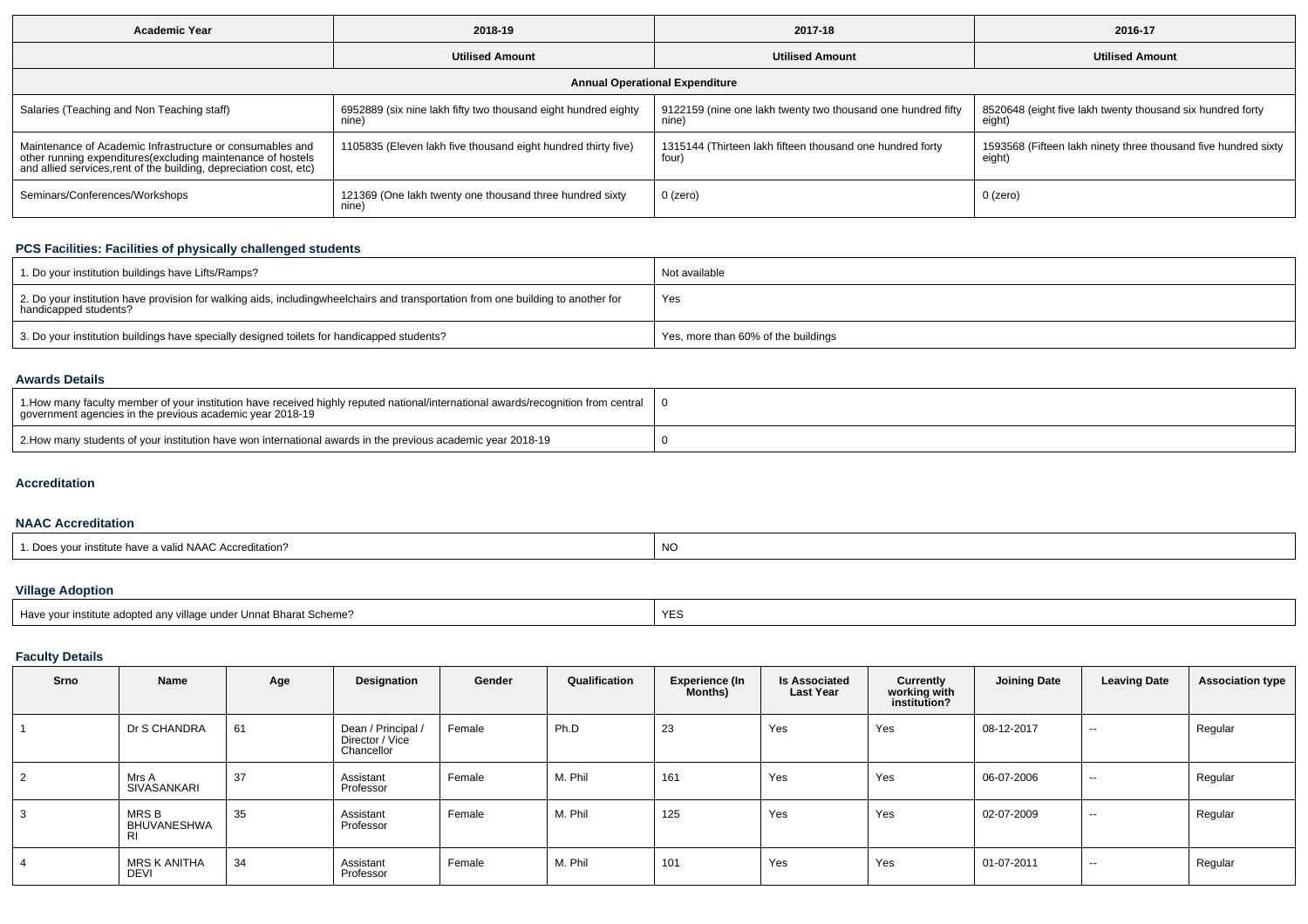| 5              | MR R<br><b>SRINIVASAN</b>                     | 36 | Assistant<br>Professor | Male   | <b>SET</b>   | 162 | Yes | Yes | 01-06-2006 | $\overline{\phantom{a}}$ | Regular                |
|----------------|-----------------------------------------------|----|------------------------|--------|--------------|-----|-----|-----|------------|--------------------------|------------------------|
| 6              | <b>MRSR</b><br><b>HEMALATHA</b>               | 31 | Assistant<br>Professor | Female | M. Phil      | 88  | Yes | Yes | 16-07-2012 | $\overline{\phantom{a}}$ | Regular                |
| $\overline{7}$ | MR S<br><b>KANDASWAMY</b>                     | 51 | Other                  | Male   | <b>PGDCA</b> | 183 | Yes | Yes | 01-09-2004 | $\overline{\phantom{a}}$ | Regular                |
| 8              | MR R<br>VISWANATHAN                           | 35 | Other                  | Male   | <b>BFA</b>   | 100 | Yes | Yes | 18-07-2011 | $\overline{\phantom{a}}$ | Regular                |
| 9              | N GANESAN                                     | 37 | Assistant<br>Professor | Male   | M. Phil      | 172 | Yes | Yes | 14-07-2005 | $\overline{\phantom{a}}$ | Regular                |
| 10             | VIAJAYANANTH<br>S                             | 39 | Assistant<br>Professor | Male   | M. Phil      | 158 | Yes | Yes | 22-09-2006 | $\overline{\phantom{a}}$ | Regular                |
| 11             | N VASUGI                                      | 42 | Assistant<br>Professor | Female | M. Phil      | 82  | Yes | Yes | 15-07-2015 | $\overline{\phantom{a}}$ | Adhoc /<br>Contractual |
| 12             | POORANI V                                     | 37 | Assistant<br>Professor | Female | M. Phil      | 149 | Yes | Yes | 01-07-2007 | $\overline{\phantom{a}}$ | Regular                |
| 13             | <b>RAJESH D</b>                               | 37 | Assistant<br>Professor | Male   | M. Phil      | 76  | Yes | Yes | 15-07-2013 | $\overline{\phantom{a}}$ | Regular                |
| 14             | MALATHI V B                                   | 41 | Assistant<br>Professor | Female | M. Phil      | 88  | Yes | Yes | 13-07-2012 | $\overline{\phantom{a}}$ | Regular                |
| 15             | YAMINI B                                      | 52 | Assistant<br>Professor | Female | M. Phil      | 172 | Yes | Yes | 14-07-2005 | $\overline{\phantom{a}}$ | Regular                |
| 16             | PRADEEPA K                                    | 44 | Assistant<br>Professor | Female | M.COM        | 23  | Yes | Yes | 12-07-2016 | $\overline{\phantom{a}}$ | Adhoc /<br>Contractual |
| 17             | <b>SEEMA</b><br><b>KARTHIKA E</b>             | 30 | Assistant<br>Professor | Female | M. Phil      | 23  | Yes | Yes | 04-07-2017 | $\overline{\phantom{a}}$ | Adhoc /<br>Contractual |
| 18             | <b>MADHAVAN K</b>                             | 61 | Assistant<br>Professor | Male   | M. Phil      | 39  | Yes | Yes | 22-08-2016 | $\overline{\phantom{a}}$ | Adhoc /<br>Contractual |
| 19             | PADMAVATHY G                                  | 39 | Assistant<br>Professor | Female | M. Phil      | 101 | Yes | Yes | 01-07-2011 | $\overline{\phantom{a}}$ | Regular                |
| 20             | <b>ASWINI</b>                                 | 30 | Assistant<br>Professor | Female | M. Phil      | 78  | Yes | Yes | 01-07-2013 | $\overline{\phantom{a}}$ | Adhoc /<br>Contractual |
| 21             | <b>RAMADEVIS</b>                              | 58 | Assistant<br>Professor | Female | M. Phil      | 207 | Yes | Yes | 12-08-2002 | $\overline{\phantom{a}}$ | Regular                |
| 22             | AMUDHA K                                      | 50 | Assistant<br>Professor | Female | Ph.D         | 64  | Yes | Yes | 15-07-2014 | $\overline{\phantom{a}}$ | Regular                |
| 23             | ELIZABETH J                                   | 42 | Assistant<br>Professor | Female | M. Phil      | 136 | Yes | Yes | 28-07-2008 | $\overline{\phantom{a}}$ | Regular                |
| 24             | JASMINE<br>MARGARET G                         | 37 | Assistant<br>Professor | Female | M.A          | 88  | Yes | Yes | 20-07-2012 | $\overline{\phantom{a}}$ | Regular                |
| 25             | <b>JEYA CHITRA J</b>                          | 26 | Assistant<br>Professor | Female | M.A          | 16  | Yes | Yes | 01-08-2017 | $\overline{\phantom{a}}$ | Adhoc /<br>Contractual |
| 26             | PRAMODH C<br><b>THOMAS</b>                    | 51 | Assistant<br>Professor | Male   | M.A          | 53  | Yes | Yes | 01-07-2015 | ۰.                       | Visiting               |
| 27             | MR A SAIYADH<br><b>NOOR</b><br><b>MUHAMED</b> | 23 | Assistant<br>Professor | Male   | M.Sc.        | 24  | Yes | Yes | 01-07-2017 | $\overline{\phantom{a}}$ | Adhoc /<br>Contractual |